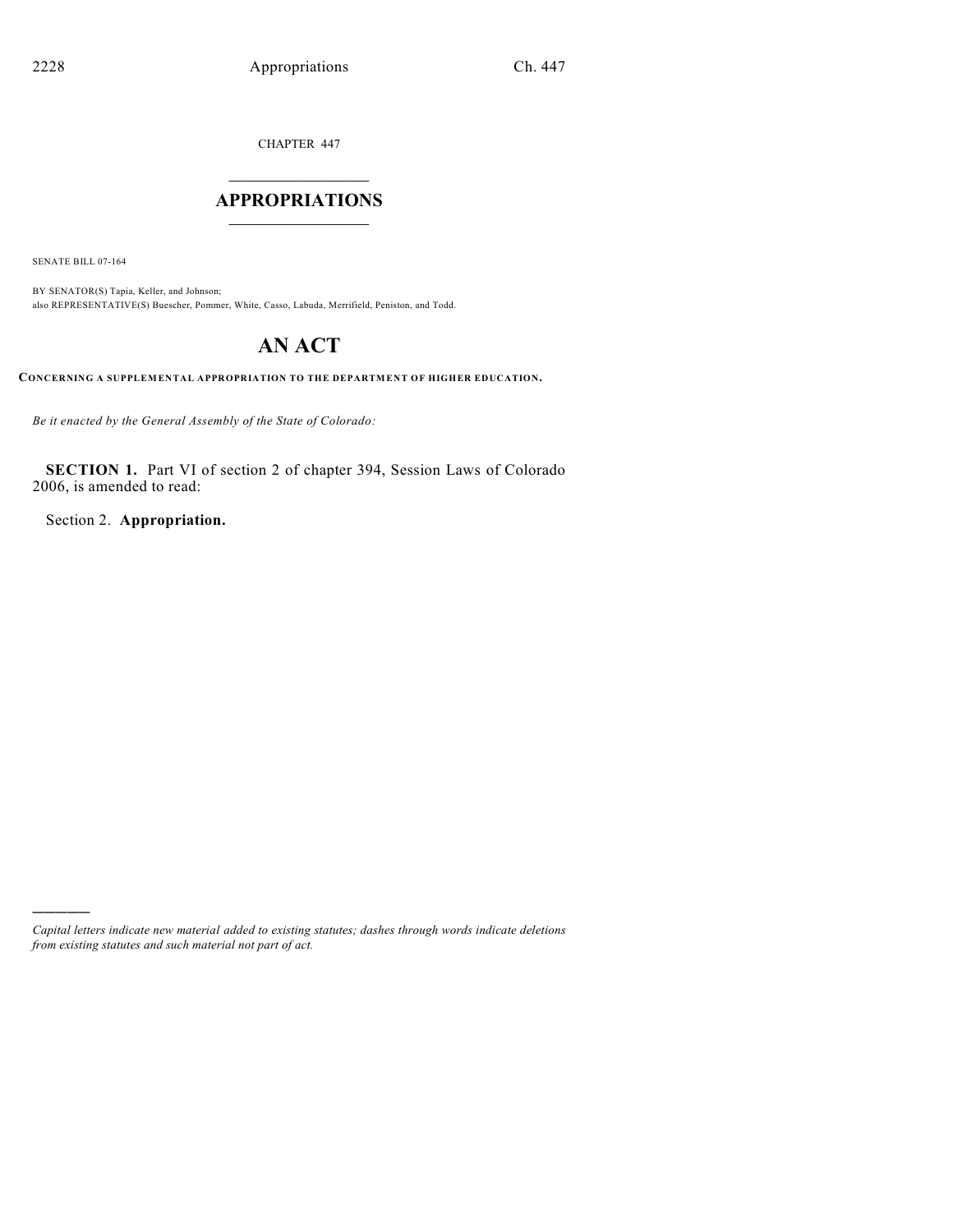|                 |        |                | APPROPRIATION FROM |              |               |              |  |
|-----------------|--------|----------------|--------------------|--------------|---------------|--------------|--|
| ITEM &          | TOTAL. | <b>GENERAL</b> | <b>GENERAL</b>     | CASH         | <b>CASH</b>   | FEDERAL      |  |
| <b>SUBTOTAL</b> |        | <b>FUND</b>    | <b>FUND</b>        | <b>FUNDS</b> | <b>FUNDS</b>  | <b>FUNDS</b> |  |
|                 |        |                | <b>EXEMPT</b>      |              | <b>EXEMPT</b> |              |  |
|                 |        |                |                    |              |               |              |  |

## **PART VI DEPARTMENT OF HIGHER EDUCATION**

## **(1) DEPARTMENT ADMINISTRATIVE OFFICE**

| Health, Life, and Dental     | 565,992           |                | 189,588 <sup>a</sup>  | 376,404 <sup>b</sup>  |        |
|------------------------------|-------------------|----------------|-----------------------|-----------------------|--------|
| Short-term Disability        | 7,086             |                | $3,246^{\circ}$       | 3,359 <sup>b</sup>    | 481    |
| Amortization Equalization    |                   |                |                       |                       |        |
| Disbursement                 | 47,033            |                | $21,542$ <sup>a</sup> | $22,295^{\rm b}$      | 3,196  |
| Salary Survey and Senior     |                   |                |                       |                       |        |
| <b>Executive Service</b>     | 217,561           |                | $71,323$ <sup>a</sup> | $126,579^{\circ}$     | 19,659 |
| Workers' Compensation        | 16,988            |                | 13,884 <sup>a</sup>   | $3,104^{\circ}$       |        |
| Legal Services for 448 hours |                   |                |                       |                       |        |
| 995 HOURS                    | 30,361            |                | $22,771$ <sup>a</sup> | $7,590^{\circ}$       |        |
|                              | 67,431            | 37,070         |                       |                       |        |
| Purchase of Services from    |                   |                |                       |                       |        |
| Computer Center              | 6,392             |                | $3,190^{\circ}$       | 3,202 <sup>b</sup>    |        |
| Payment to Risk Management   |                   |                |                       |                       |        |
| and Property Funds           | <del>25,347</del> |                | $2,568$ <sup>*</sup>  | $22,779$ <sup>6</sup> |        |
|                              | 34,033            |                | $3,436^{\circ}$       | $30,597$ <sup>b</sup> |        |
| Leased Space                 | 353,073           |                | 353,073 <sup>a</sup>  |                       |        |
| Ch. 447                      |                   | Appropriations |                       |                       | 2229   |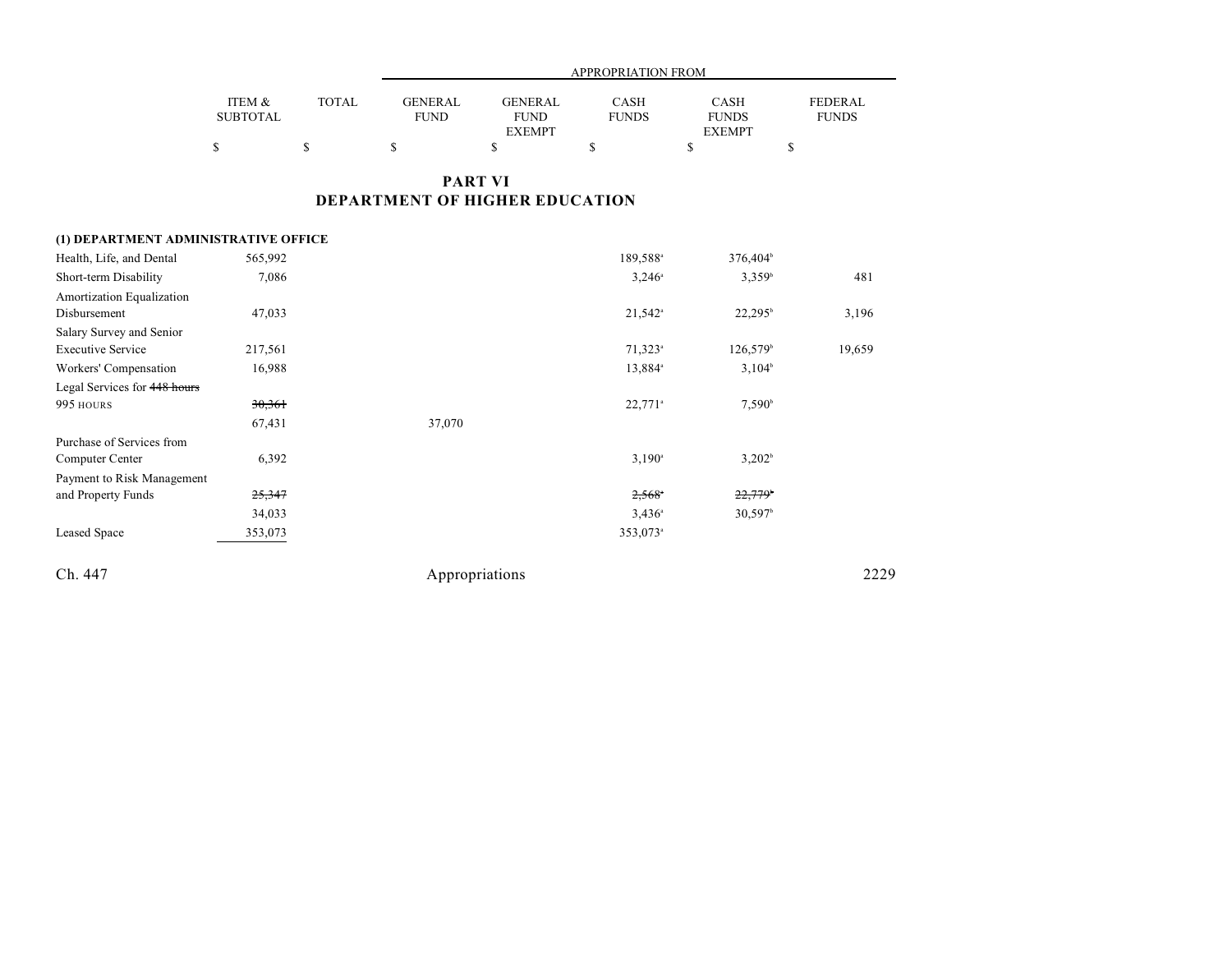|                           |                        | <b>APPROPRIATION FROM</b>     |                                                |                      |                                              |                         |  |
|---------------------------|------------------------|-------------------------------|------------------------------------------------|----------------------|----------------------------------------------|-------------------------|--|
| ITEM &<br><b>SUBTOTAL</b> | <b>TOTAL</b>           | <b>GENERAL</b><br><b>FUND</b> | <b>GENERAL</b><br><b>FUND</b><br><b>EXEMPT</b> | CASH<br><b>FUNDS</b> | <b>CASH</b><br><b>FUNDS</b><br><b>EXEMPT</b> | FEDERAL<br><b>FUNDS</b> |  |
| \$                        | \$                     | S                             | \$                                             | S                    | S                                            | \$                      |  |
|                           | 1,269,833<br>1,315,589 |                               |                                                |                      |                                              |                         |  |

<sup>a</sup> Of these amounts \$495,087(T) shall be from statewide and departmental indirect cost recoveries, and \$186,098 \$186,966 shall be from various sources of cash funds throughout the Department. The cash funds represents indirect cost recoveries from entities qualifying as enterprises pursuant to Article X, Section 20 of the State Constitution.

<sup>b</sup> These amounts shall be from Limited Gaming Revenues deposited in the State Historical Fund, pursuant to Section 12-47.1-1201, C.R.S.

#### **(2) COLORADO COMMISSION ON HIGHER EDUCATION**

**(A) Administration36, 37, 38, 38a** Administration 2,478,586 2,478,586 2,478,586 2,478 and 2,478,586 2,478 and 2,478 and 2,478 and 2,478,586 2,478 (26.5 FTE) (3.6 FTE)

<sup>a</sup> These amounts shall be from statewide and departmental indirect cost recoveries.

| (B) Division of Private     |         |                      |
|-----------------------------|---------|----------------------|
| <b>Occupational Schools</b> | 526,780 | 526.780 <sup>a</sup> |
|                             |         | $(7.8$ FTE)          |

<sup>a</sup> This amount shall be from the Private Occupational Schools Fund created in Section 12-59-116, C.R.S.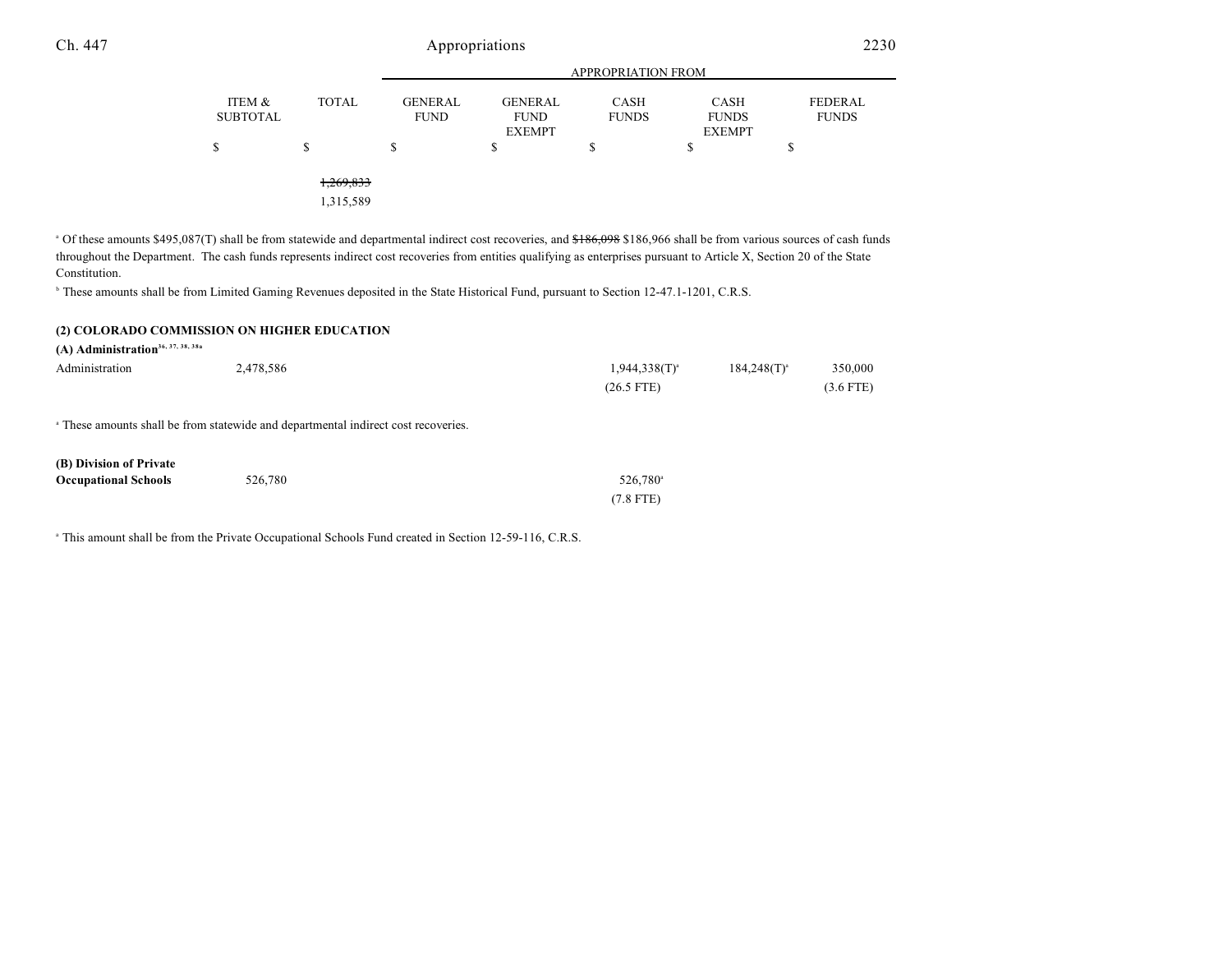### **(C) Special Purpose**

| Western Interstate Commission     |            |                  |                           |
|-----------------------------------|------------|------------------|---------------------------|
| for Higher Education (WICHE)      | 112,000    | $112,000(T)^{a}$ |                           |
| WICHE - Optometry                 | 399,000    | $399,000(T)^{a}$ |                           |
| <b>Advanced Technology Grants</b> | 825,000    |                  | $825,000(T)^{6}$          |
| Veterinary School Program         |            |                  |                           |
| Needs                             | 285,000    | 285,000°         |                           |
| Enrollment/Tuition and Stipend    |            |                  |                           |
| Contingency <sup>38b</sup>        | 20,000,000 |                  | $20.000.000$ <sup>d</sup> |
|                                   | 21,621,000 |                  |                           |

24,626,366

These amounts shall be from statewide and departmental indirect cost recoveries. <sup>a</sup>

<sup>b</sup> This amount shall be from Waste Tire Recycling Development Cash Fund moneys deposited in the Advanced Technology Fund, and it is shown for informational purposes only, since moneys in the Advanced Technology Fund are continuously appropriated pursuant to Section 23-1-106.5 (9), C.R.S.

 Of this amount, \$122,600 shall be from the Western Interstate Commission on Higher Education, and \$162,400(T) shall be from statewide and departmental indirect <sup>c</sup> cost recoveries.

<sup>d</sup> This amount shall be from tuition and stipend revenue from the governing boards, in addition to what is appropriated to the governing boards. This spending authority may be transferred to the governing boards.

#### **(3) COLORADO COMMISSION ON HIGHER EDUCATION FINANCIAL AID**

| (A) Need Based Grants     |            |
|---------------------------|------------|
| General Need Based Grants | 52,136,963 |
| Governor's Opportunity    |            |
| Scholarships              | 8,000,000  |
|                           | 7,960,000  |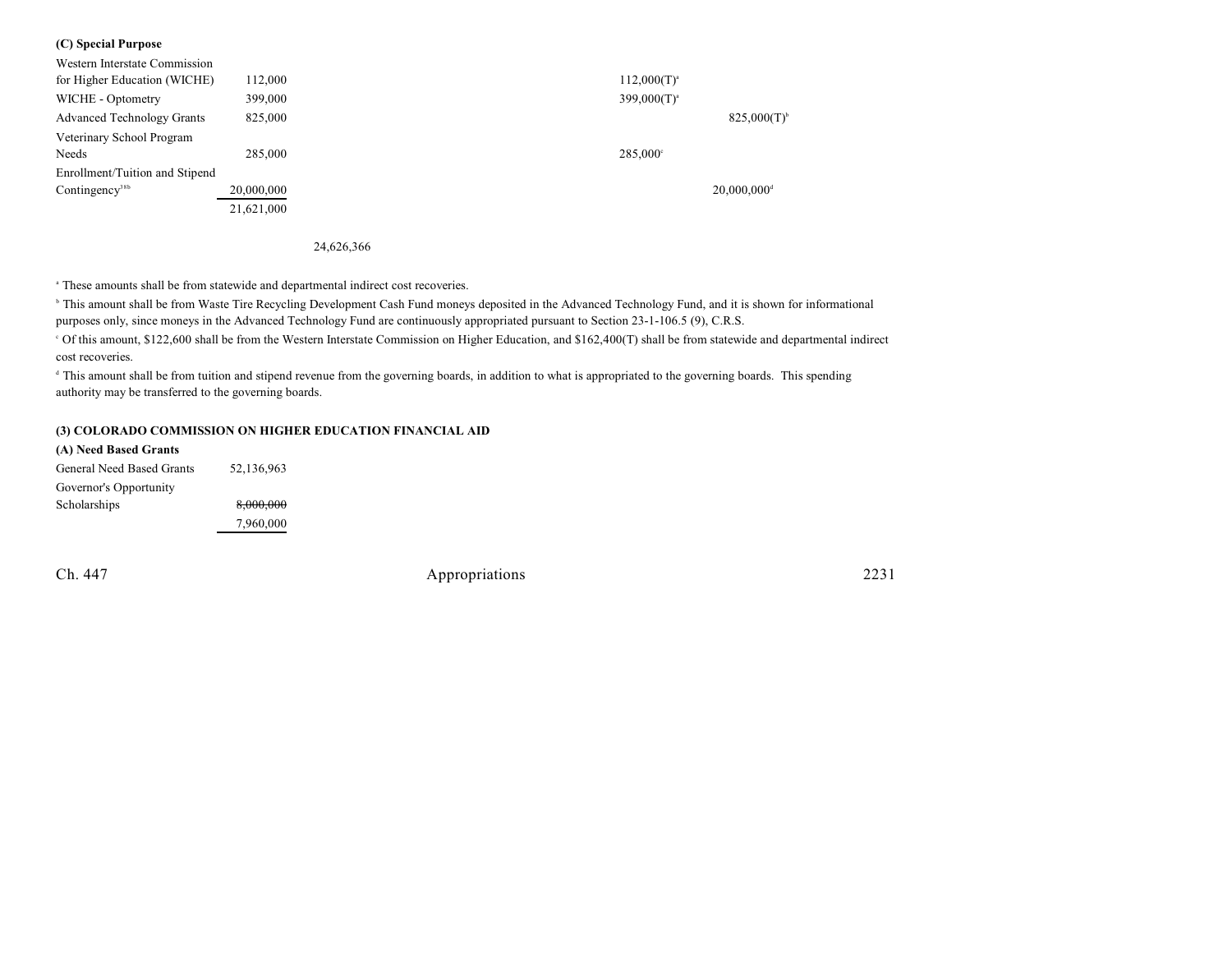|                                      |                           |              | APPROPRIATION FROM            |                                                |                      |                                       |                         |
|--------------------------------------|---------------------------|--------------|-------------------------------|------------------------------------------------|----------------------|---------------------------------------|-------------------------|
|                                      | ITEM &<br><b>SUBTOTAL</b> | <b>TOTAL</b> | <b>GENERAL</b><br><b>FUND</b> | <b>GENERAL</b><br><b>FUND</b><br><b>EXEMPT</b> | CASH<br><b>FUNDS</b> | CASH<br><b>FUNDS</b><br><b>EXEMPT</b> | FEDERAL<br><b>FUNDS</b> |
|                                      | \$                        | \$           | \$                            | \$                                             | \$                   | \$                                    | \$                      |
|                                      | 60,136,963                |              | 60,136,963                    |                                                |                      |                                       |                         |
|                                      | 60,096,963                |              | 60,096,963                    |                                                |                      |                                       |                         |
| (B) Merit Based Grants               | 1,500,000                 |              | 1,500,000                     |                                                |                      |                                       |                         |
| (C) Work Study <sup>39</sup>         | 15,003,374                |              | 15,003,374                    |                                                |                      |                                       |                         |
|                                      | 14,884,300                |              | 14,884,300                    |                                                |                      |                                       |                         |
| (D) Special Purpose                  |                           |              |                               |                                                |                      |                                       |                         |
| Scholarships for Precollegiate       |                           |              |                               |                                                |                      |                                       |                         |
| Programs <sup>39a</sup>              | 800,000                   |              | 800,000                       |                                                |                      |                                       |                         |
| Required Federal Match               | 3,026,350                 |              | 1,726,350                     |                                                |                      |                                       | 1,300,000               |
| Veterans'/Law Enforcement/           |                           |              |                               |                                                |                      |                                       |                         |
| <b>POW Tuition Assistance</b>        | 364,922                   |              | 364,922                       |                                                |                      |                                       |                         |
| National Guard Tuition               |                           |              |                               |                                                |                      |                                       |                         |
| Assistance Fund <sup>40</sup>        | 430,197                   |              | 430,197                       |                                                |                      |                                       |                         |
|                                      | 589,271                   |              | 589,271                       |                                                |                      |                                       |                         |
| Native American Students/Fort        |                           |              |                               |                                                |                      |                                       |                         |
| Lewis College                        | 7,634,353                 |              | 7,634,353                     |                                                |                      |                                       |                         |
| Early Childhood Professional         |                           |              |                               |                                                |                      |                                       |                         |
| Loan Repayment Program <sup>41</sup> | 5,000                     |              |                               |                                                |                      | $5,000(T)^a$                          |                         |
|                                      | 12,419,896                |              |                               |                                                |                      |                                       |                         |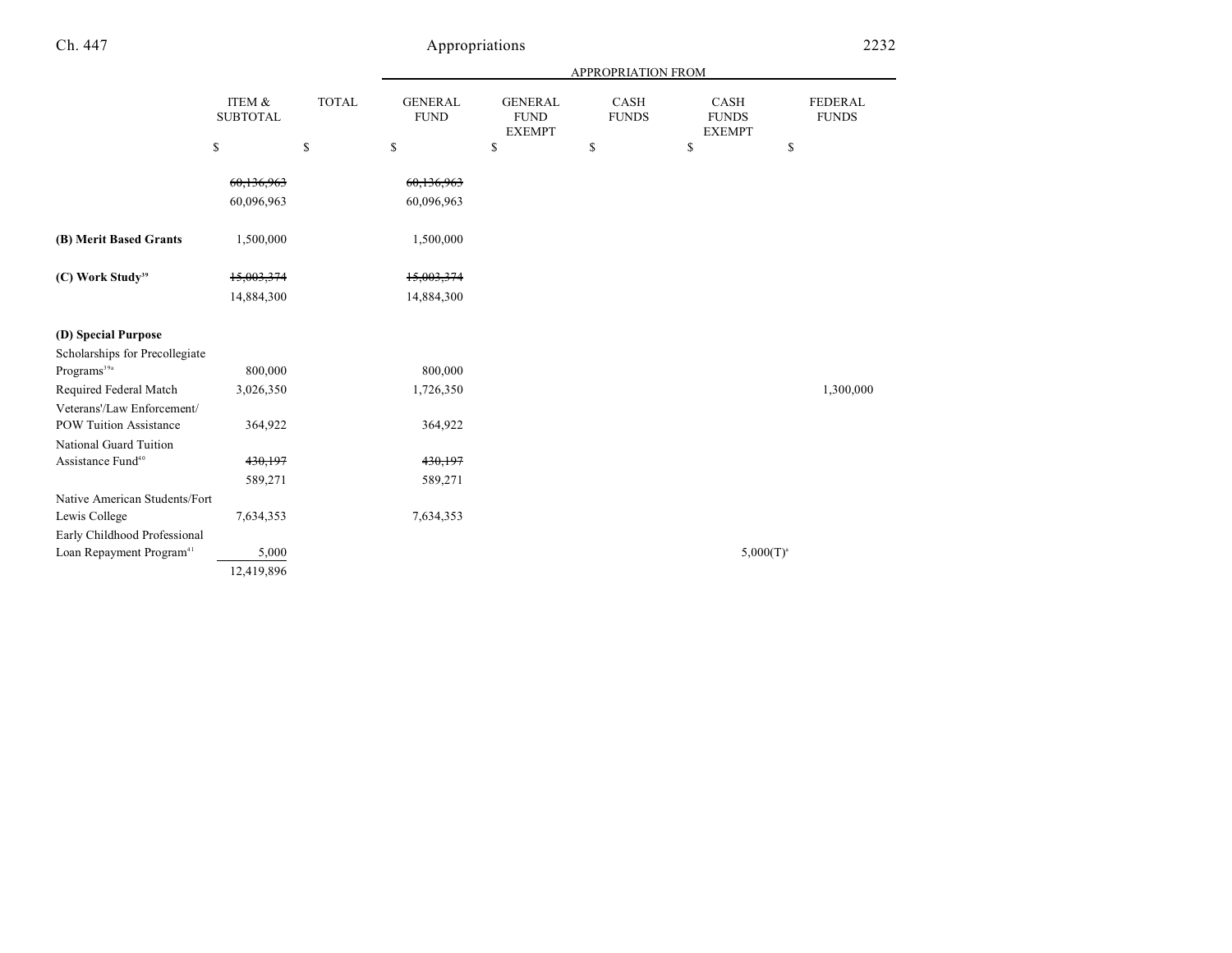This amount shall be from federal Child Care Development Funds transferred from the Department of Human Services. <sup>a</sup>

88,901,159

### **(4) COLLEGE OPPORTUNITY FUND PROGRAM**

| $(A)$ Stipends <sup>41b</sup>      |             |            |                          |
|------------------------------------|-------------|------------|--------------------------|
| Stipends for an estimated          |             |            |                          |
| 123,524 eligible full-time         |             |            |                          |
| equivalent students attending      |             |            |                          |
| state institutions at \$2,580.00   |             |            |                          |
| per 30 credit hours                | 318,691,920 |            |                          |
| Stipends for an estimated 600      |             |            |                          |
| eligible full-time equivalent      |             |            |                          |
| students attending participating   |             |            |                          |
| private institutions at \$1,290.00 |             |            |                          |
| per 30 credit hours                | 774,000     |            |                          |
|                                    | 319,465,920 | 84.065.920 | 235.400.000 <sup>a</sup> |

<sup>a</sup> This amount shall be from the General Fund Exempt Account created in Section 24-77-103.6 (2), C.R.S.

#### **(B) Fee-for-service Contracts**

| with State Institutions | 258,636,124 |               | 258,636,124 |
|-------------------------|-------------|---------------|-------------|
|                         | 260,032,610 |               | 260,032,610 |
|                         |             | 578, 102, 044 |             |
|                         |             | 579.498.530   |             |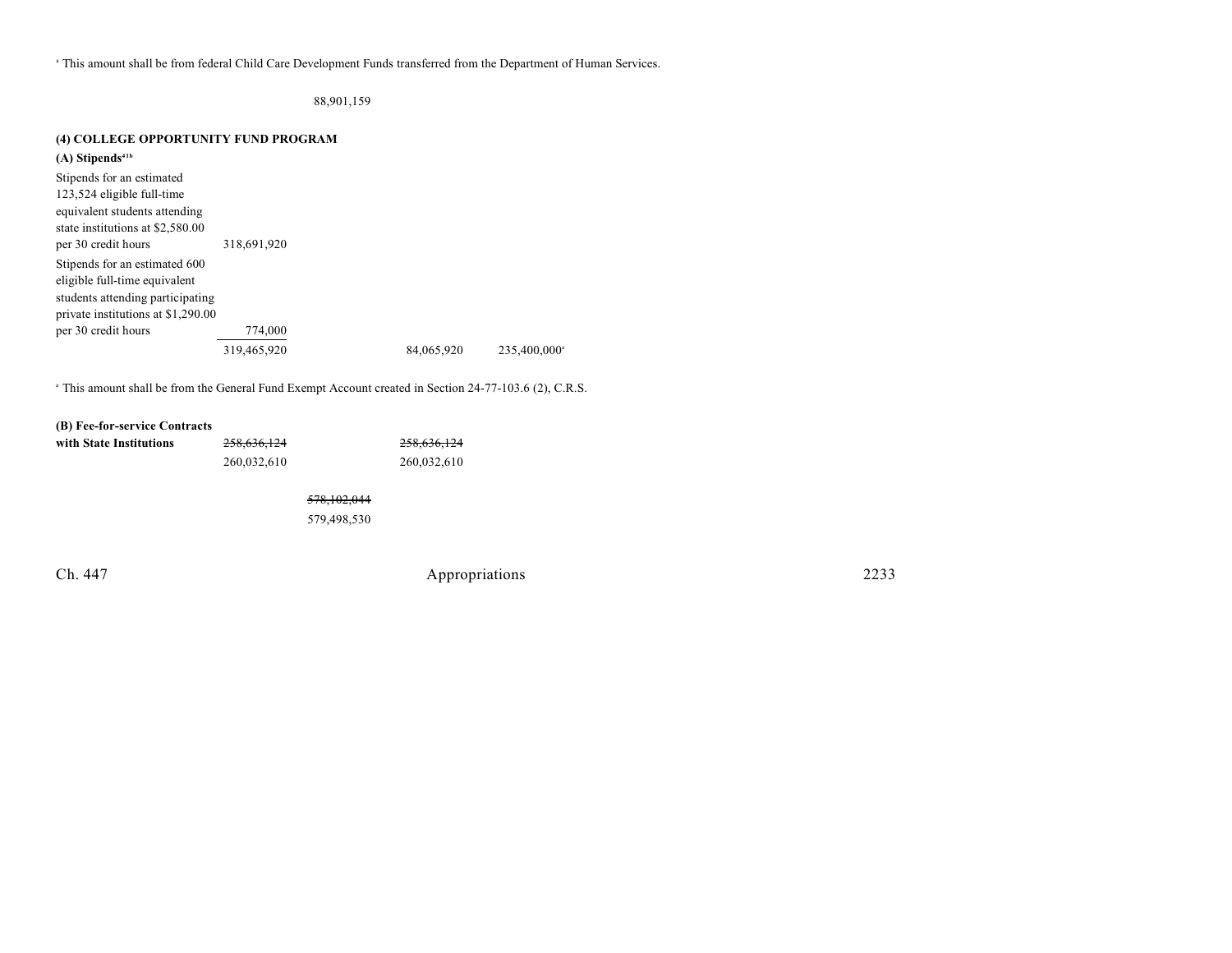| Ch. 447                     | Appropriations            |              |                               |                                                |                             | 2234                                         |                                |
|-----------------------------|---------------------------|--------------|-------------------------------|------------------------------------------------|-----------------------------|----------------------------------------------|--------------------------------|
|                             |                           |              |                               | APPROPRIATION FROM                             |                             |                                              |                                |
|                             | ITEM &<br><b>SUBTOTAL</b> | <b>TOTAL</b> | <b>GENERAL</b><br><b>FUND</b> | <b>GENERAL</b><br><b>FUND</b><br><b>EXEMPT</b> | <b>CASH</b><br><b>FUNDS</b> | <b>CASH</b><br><b>FUNDS</b><br><b>EXEMPT</b> | <b>FEDERAL</b><br><b>FUNDS</b> |
|                             | \$                        | \$           | \$                            | P                                              | \$                          | \$                                           | \$                             |
| (5) GOVERNING BOARDS        |                           |              |                               |                                                |                             |                                              |                                |
| (A) Trustees of Adams State |                           |              |                               |                                                |                             |                                              |                                |
| College <sup>42, 43</sup>   | 19,022,617                |              |                               |                                                |                             | 19,022,617 <sup>a</sup><br>$(286.1$ FTE)     |                                |

 Of this amount, \$12,562,412(T) shall be from General Fund appropriated to the College Opportunity Fund Program in the Department of Higher Education, <sup>a</sup> \$6,368,109 shall be from the students' share of tuition, and \$92,096 shall be from academic fees and academic facility fees. Of the amount from the College Opportunity Fund Program, \$3,898,380 shall be from student stipend payments and \$8,664,032 shall be from fee-for-service contracts.

| (B) Trustees of Mesa State |            |                         |  |  |
|----------------------------|------------|-------------------------|--|--|
| $\text{Collect}^{42, 43}$  | 40,740,708 | 40,740,708 <sup>a</sup> |  |  |
|                            |            | $(426.6$ FTE)           |  |  |

 Of this amount, \$20,632,636(T) shall be from General Fund appropriated to the College Opportunity Fund Program in the Department of Higher Education, <sup>a</sup> \$19,958,072 shall be from the students' share of tuition, and \$150,000 shall be from academic fees and academic facility fees. Of the amount from the College Opportunity Fund Program, \$11,586,780 shall be from student stipend payments and \$9,045,856 shall be from fee-for-service contracts.

| (C) Trustees of Metropolitan              |            |                         |
|-------------------------------------------|------------|-------------------------|
| State College of Denver <sup>42, 43</sup> | 85.940.425 | 85.940.425 <sup>a</sup> |
|                                           |            | $(1,023.1$ FTE)         |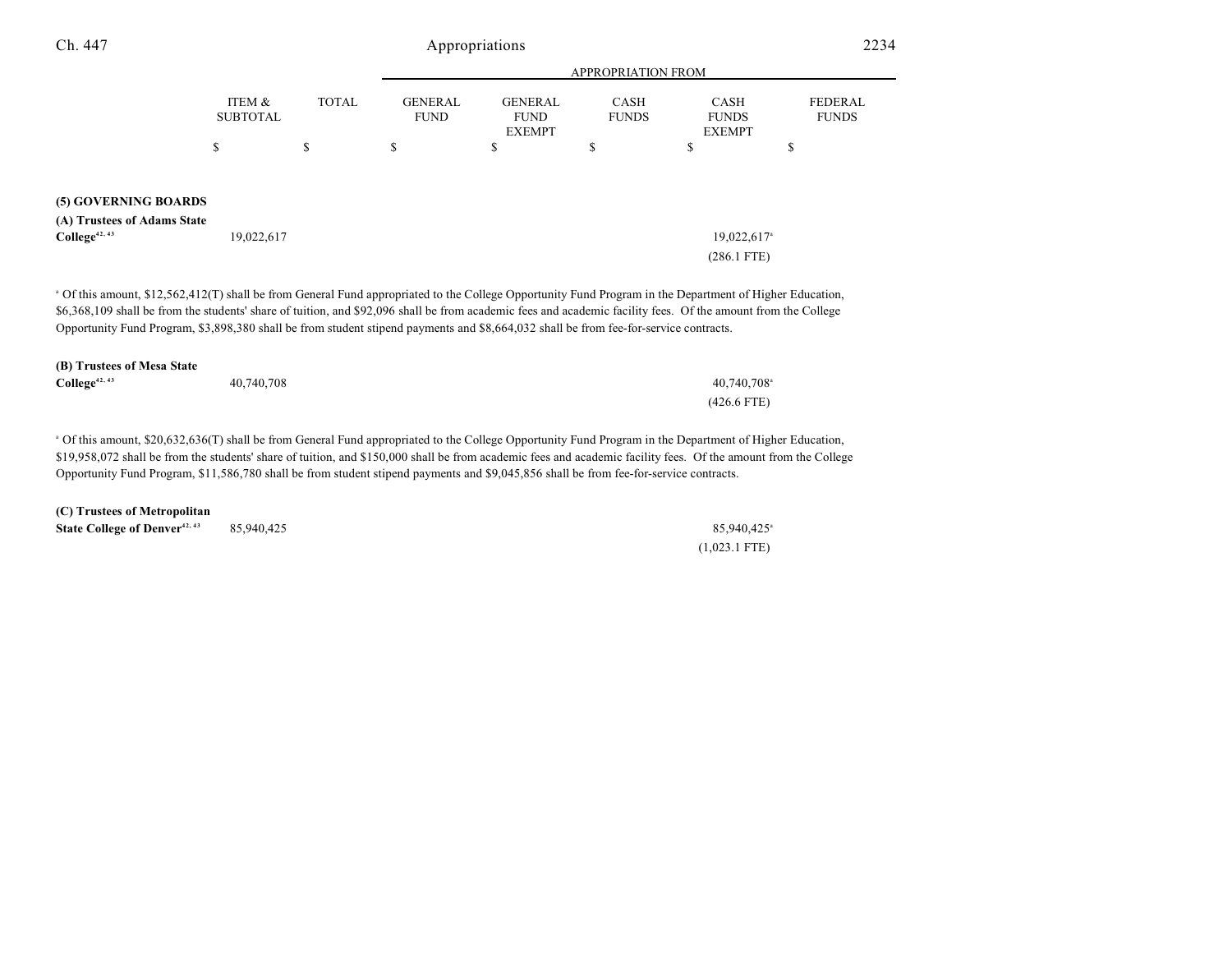Of this amount, \$41,165,915(T) shall be from General Fund appropriated to the College Opportunity Fund Program in the Department of Higher Education, <sup>a</sup> \$44,214,860 shall be from the students' share of tuition, and \$559,650 shall be from academic fees and academic facility fees. Of the amount from the College Opportunity Fund Program, \$37,002,360 shall be from student stipend payments and \$4,163,555 shall be from fee-for-service contracts.

| (D) Trustees of Western State |            |                         |
|-------------------------------|------------|-------------------------|
| $\text{Collect}^{42, 43}$     | 19.751.596 | 19.751.596 <sup>a</sup> |
|                               |            | $(205.1 \text{ FTE})$   |

 Of this amount, \$10,470,780(T) shall be from General Fund appropriated to the College Opportunity Fund Program in the Department of Higher Education, <sup>a</sup> \$8,980,816 shall be from the students' share of tuition, and \$300,000 shall be from academic fees and academic facility fees. Of the amount from the College Opportunity Fund Program, \$3,893,220 shall be from student stipend payments and \$6,577,560 shall be from fee-for-service contracts.

### **(E) Board of Governors of the Colorado State University System<sup>42, 43</sup>** 293,191,717 293,191,717 293,191,717 203,191,717 (3,750.1 FTE)

 Of this amount, \$123,364,193(T) shall be from General Fund appropriated to the College Opportunity Fund Program in the Department of Higher Education, <sup>a</sup> \$163,433,524 shall be from the students' share of tuition, \$6,224,000 shall be from academic fees and academic facility fees, and \$170,000(T) shall be from moneys appropriated to the Department of Local Affairs from the Local Government Mineral Impact Fund created in Section 34-63-102 (5), C.R.S. THE AMOUNT FROM THE LOCAL GOVERNMENT MINERAL IMPACT FUND REPRESENTS A 2007 CALENDAR YEAR GRANT, AND ANY UNEXPENDED BALANCE ON JUNE 30, 2007 IS INTENDED TO ROLL FORWARD AND REMAIN AVAILABLE FOR EXPENDITURE THROUGH JUNE 30, 2008. Of the amount from the College Opportunity Fund Program, \$49,577,280 shall be from student stipend payments and \$73,786,913 shall be from fee-for-service contracts.

| (F) Trustees of Fort Lewis |              |                         |
|----------------------------|--------------|-------------------------|
| $\text{College}^{42,43}$   | 34, 349, 658 | 34,349,658°             |
|                            | 34, 351, 658 | 34,351,658 <sup>a</sup> |
|                            |              | $(425.2$ FTE)           |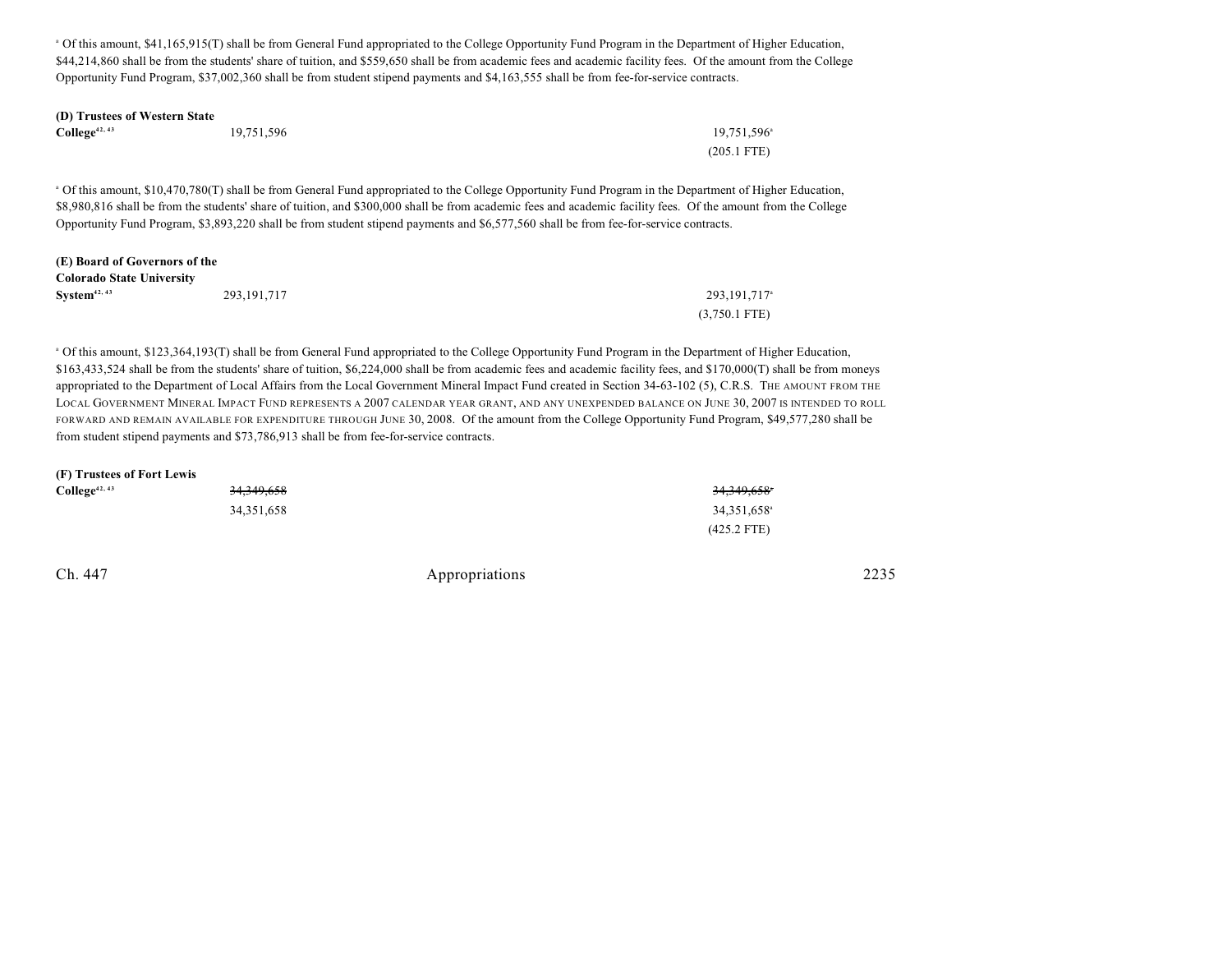|                 |       |             |                | APPROPRIATION FROM |               |                |
|-----------------|-------|-------------|----------------|--------------------|---------------|----------------|
| ITEM &          | TOTAL | GENERAL     | <b>GENERAL</b> | CASH               | <b>CASH</b>   | <b>FEDERAL</b> |
| <b>SUBTOTAL</b> |       | <b>FUND</b> | <b>FUND</b>    | <b>FUNDS</b>       | <b>FUNDS</b>  | <b>FUNDS</b>   |
|                 |       |             | <b>EXEMPT</b>  |                    | <b>EXEMPT</b> |                |
|                 |       |             |                |                    |               |                |

 Of this amount, \$10,745,793(T) shall be from General Fund appropriated to the College Opportunity Fund Program in the Department of Higher Education, <sup>a</sup> \$22,407,865 shall be from the students' share of tuition, \$1,150,000 shall be from academic fees and academic facility fees, and \$46,000(T) \$48,000(T) shall be from moneys appropriated to the Department of Local Affairs from the Local Government Mineral Impact Fund created in Section 34-63-102 (5), C.R.S. THE AMOUNT FROM THE LOCAL GOVERNMENT MINERAL IMPACT FUND REPRESENTS A 2007 CALENDAR YEAR GRANT, AND ANY UNEXPENDED BALANCE ON JUNE 30, 2007 IS INTENDED TO ROLL FORWARD AND REMAIN AVAILABLE FOR EXPENDITURE THROUGH JUNE 30, 2008. Of the amount from the College Opportunity Fund Program, \$6,651,240 shall be from student stipend payments and \$4,094,553 shall be from fee-for-service contracts.

| (G) Regents of the University |                        |                          |
|-------------------------------|------------------------|--------------------------|
| of Colorado <sup>42, 43</sup> | <del>649.674.913</del> | <del>649,674,913</del> * |
|                               | 651.071.399            | 651.071.399 <sup>a</sup> |
|                               |                        | $(6,169.8$ FTE)          |

<sup>a</sup> Of this amount, \$178,395,392(T) \$179,791,878(T) shall be from General Fund appropriated to the College Opportunity Fund Program in the Department of Higher Education, \$453,264,459 shall be from the students' share of tuition, \$17,357,531 shall be from academic fees and academic facility fees, and \$657,531(T) shall be from moneys appropriated to the Department of Local Affairs from the Local Government Mineral Impact Fund created in Section 34-63-102 (5), C.R.S. THE AMOUNT FROM THE LOCAL GOVERNMENT MINERAL IMPACT FUND REPRESENTS A 2007 CALENDAR YEAR GRANT, AND ANY UNEXPENDED BALANCE ON JUNE 30, 2007 IS INTENDED TO ROLL FORWARD AND REMAIN AVAILABLE FOR EXPENDITURE THROUGH JUNE 30, 2008. Of the amount from the College Opportunity Fund Program, \$72,879,840 shall be from student stipend payments and \$105,515,552 \$106,912,038 shall be from fee-for-service contracts.

**(H) Trustees of the Colorado School of Mines**<sup>42, 43</sup> 62,145,318 62,145,318 62,145,318 62,145,318 62,145,318 62,145,318 62,145,318 62,145,318 62,145,318 62,145,318 62,145,318 62,145,318 62,145,318 62,145,318 62,145,318 62,145,318 62,145,318 62,145,3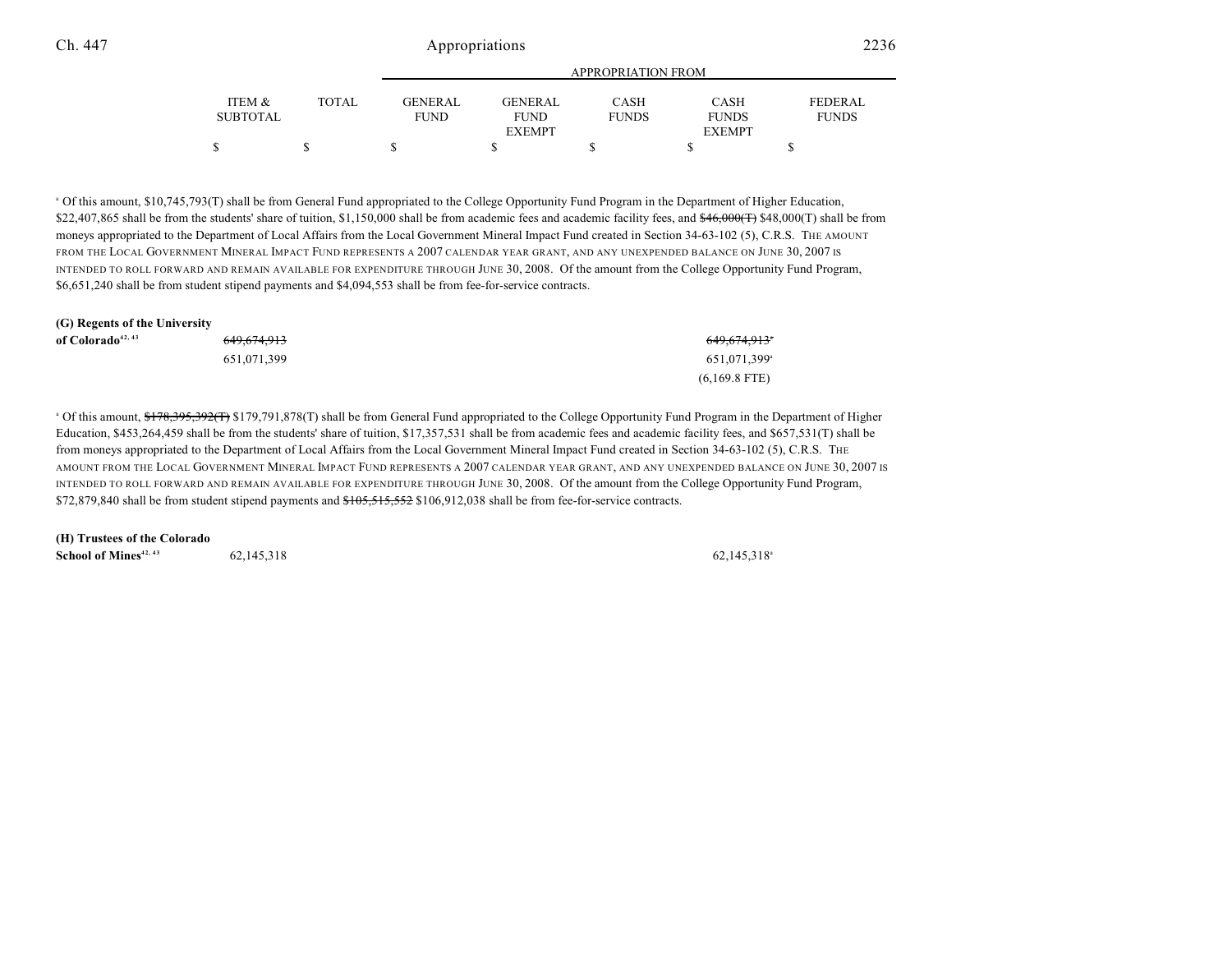#### (591.2 FTE)

 Of this amount, \$20,043,357(T) shall be from General Fund appropriated to the College Opportunity Fund Program in the Department of Higher Education, <sup>a</sup> \$40,759,486 shall be from the students' share of tuition, \$142,475 shall be from academic fees and academic facility fees, and \$1,200,000 shall be from the Oil and Gas Conservation and Environmental Response Fund created in Section 34-60-122 (5), C.R.S., pursuant to Section 23-41-114, C.R.S. Of the amount from the College Opportunity Fund Program, \$6,976,320 shall be from student stipend payments and \$13,067,037 shall be from fee-for-service contracts.

| (I) University of Northern |            |                         |  |  |
|----------------------------|------------|-------------------------|--|--|
| Colorado <sup>42, 43</sup> | 89.730.758 | 89,730,758 <sup>a</sup> |  |  |
|                            |            | $(1,006.9$ FTE)         |  |  |

 Of this amount, \$37,949,011(T) shall be from General Fund appropriated to the College Opportunity Fund Program in the Department of Higher Education, <sup>a</sup> \$51,043,730 shall be from the students' share of tuition, and \$738,017 shall be from academic fees and academic facility fees. Of the amount from the College Opportunity Fund Program, \$23,078,100 shall be from student stipend payments and \$14,870,911 shall be from fee-for-service contracts.

| (J) State Board for                 |             |                          |
|-------------------------------------|-------------|--------------------------|
| <b>Community Colleges and</b>       |             |                          |
| <b>Occupational Education State</b> |             |                          |
| <b>System Community</b>             |             |                          |
| $\text{Colleges}^{42, 43}$          | 240,004,864 | 240,004,864 <sup>a</sup> |
|                                     |             | $(4,669.5$ FTE)          |

 Of this amount, \$121,998,555(T) shall be from General Fund appropriated to the College Opportunity Fund Program in the Department of Higher Education, <sup>a</sup> \$110,930,010 shall be from the students' share of tuition, and \$7,076,299 shall be from academic fees and academic facility fees. Of the amount from the College Opportunity Fund Program, \$103,148,400 shall be from student stipend payments and \$18,850,155 shall be from fee-for-service contracts.

> 1,534,552,574 1,535,951,060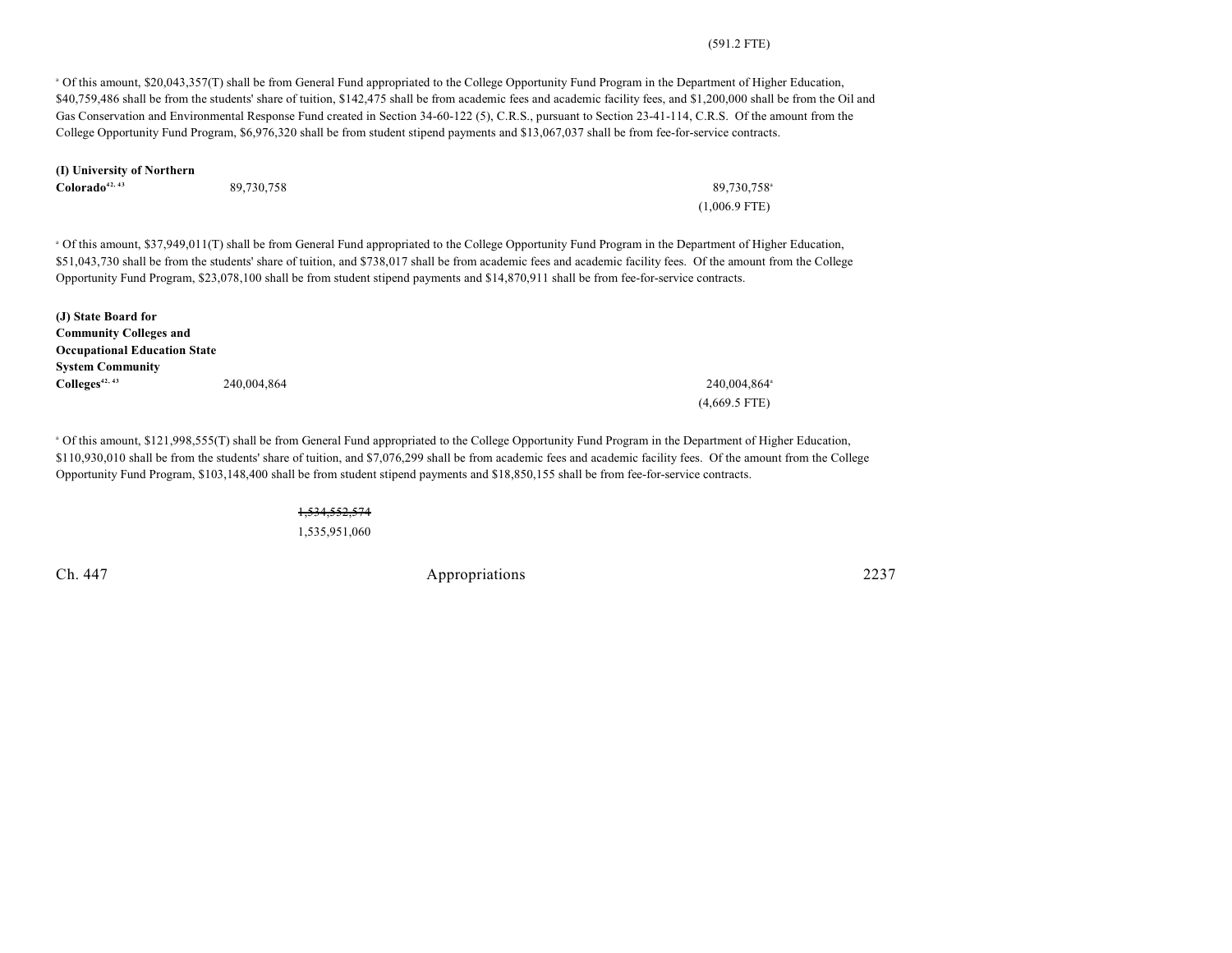| Ch. 447                                                                                                                   |                           |              | Appropriations                |                                                |                      |                                       | 2238                           |
|---------------------------------------------------------------------------------------------------------------------------|---------------------------|--------------|-------------------------------|------------------------------------------------|----------------------|---------------------------------------|--------------------------------|
|                                                                                                                           |                           |              |                               |                                                | APPROPRIATION FROM   |                                       |                                |
|                                                                                                                           | ITEM &<br><b>SUBTOTAL</b> | <b>TOTAL</b> | <b>GENERAL</b><br><b>FUND</b> | <b>GENERAL</b><br><b>FUND</b><br><b>EXEMPT</b> | CASH<br><b>FUNDS</b> | CASH<br><b>FUNDS</b><br><b>EXEMPT</b> | <b>FEDERAL</b><br><b>FUNDS</b> |
|                                                                                                                           | \$                        | \$           | \$                            | \$                                             | \$                   | \$<br>\$                              |                                |
| <b>(6) LOCAL DISTRICT</b><br><b>JUNIOR COLLEGE</b><br><b>GRANTS PURSUANT TO</b><br><b>SECTION 23-71-301, C.R.S.</b>       |                           | 13,668,051   | 13,668,051                    |                                                |                      |                                       |                                |
| (7) ADVISORY COMMISSION ON FAMILY MEDICINE                                                                                |                           |              |                               |                                                |                      |                                       |                                |
| <b>Residency Training Programs</b>                                                                                        |                           | 1,703,558    |                               |                                                |                      | $1,703,558(T)^{a}$                    |                                |
| <sup>a</sup> This amount shall be from Medicaid funds appropriated in the Department of Health Care Policy and Financing. |                           |              |                               |                                                |                      |                                       |                                |
| (8) DIVISION OF OCCUPATIONAL EDUCATION                                                                                    |                           |              |                               |                                                |                      |                                       |                                |
| (A) Administrative Costs                                                                                                  | 900,000<br>$(9.0$ FTE)    |              |                               |                                                | $900,000(T)^{a}$     |                                       |                                |
| <sup>a</sup> This amount shall be from statewide and departmental indirect cost recoveries.                               |                           |              |                               |                                                |                      |                                       |                                |
| (B) Colorado Vocational Act<br>Distributions pursuant to                                                                  |                           |              |                               |                                                |                      |                                       |                                |
| Section 23-8-102, C.R.S. <sup>8</sup>                                                                                     | 20,635,922                |              |                               |                                                |                      | $20,635,922(T)^{a}$                   |                                |

 $^{\circ}$  This amount shall be a transfer from the Department of Education.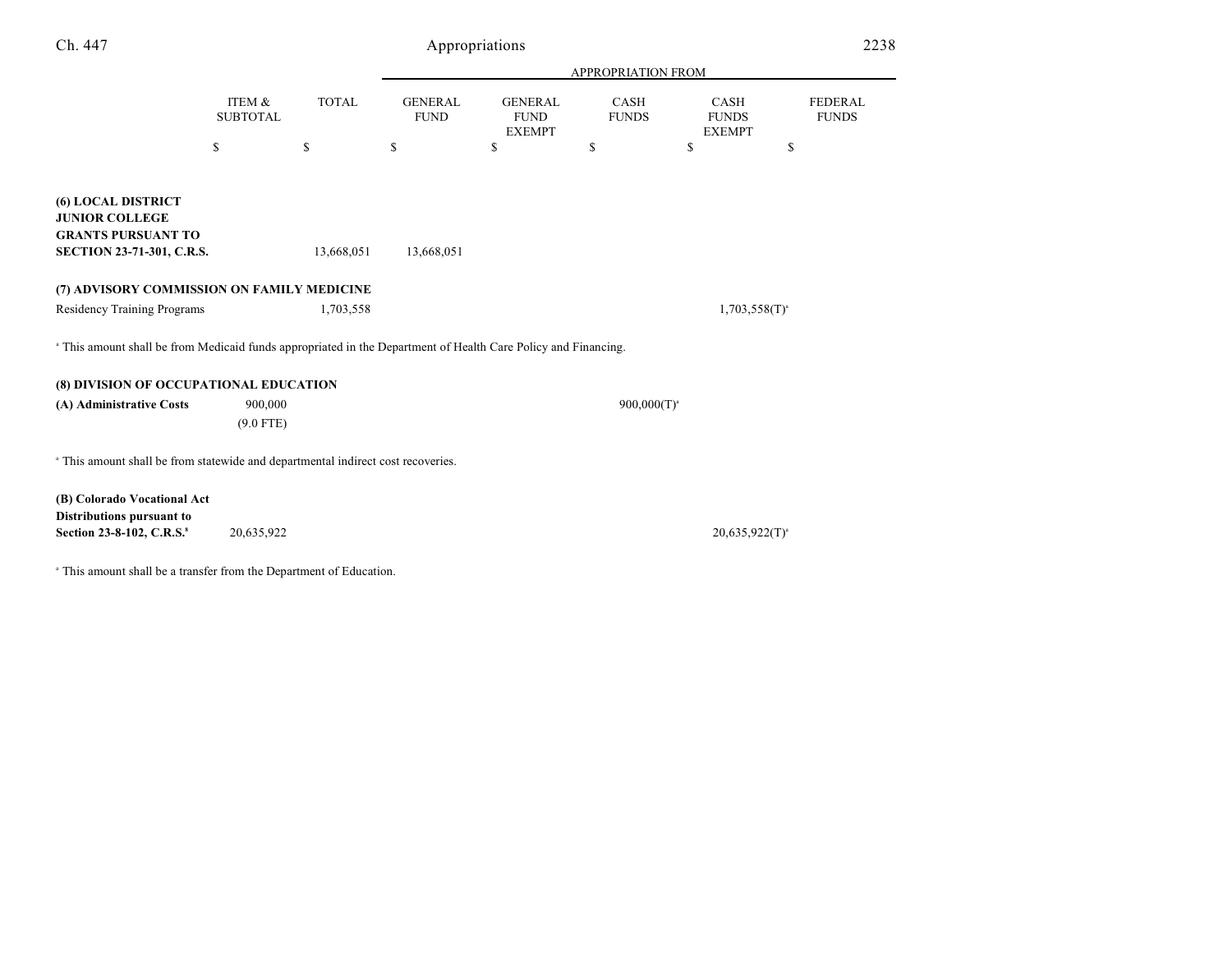| (C) Area Vocational School                                               |               |            |                     |                     |            |
|--------------------------------------------------------------------------|---------------|------------|---------------------|---------------------|------------|
| <b>Support</b>                                                           | 9,635,902     |            | 9,635,902           |                     |            |
|                                                                          |               |            |                     |                     |            |
| (D) Sponsored Programs                                                   |               |            |                     |                     |            |
| (1) Administration                                                       | 2,217,012     |            |                     |                     |            |
|                                                                          | $(25.2$ FTE)  |            |                     |                     |            |
| (2) Programs                                                             | 15,321,254    |            |                     |                     |            |
|                                                                          | 17,538,266    |            |                     |                     | 17,538,266 |
|                                                                          |               |            |                     |                     |            |
| (E) Colorado First                                                       |               |            |                     |                     |            |
| <b>Customized Job Training</b> <sup>18</sup>                             | 2,725,022     |            |                     | $2,725,022(T)^{a}$  |            |
|                                                                          |               |            |                     |                     |            |
| <sup>a</sup> This amount shall be a transfer from the Governor's Office. |               |            |                     |                     |            |
|                                                                          |               |            |                     |                     |            |
|                                                                          |               | 51,435,112 |                     |                     |            |
|                                                                          |               |            |                     |                     |            |
| (9) AURARIA HIGHER EDUCATION CENTER <sup>42</sup>                        |               |            |                     |                     |            |
| Administration                                                           | 14,814,761    |            |                     | $14,814,761(T)^{a}$ |            |
|                                                                          | $(123.6$ FTE) |            |                     |                     |            |
| Auxiliary Revenue                                                        | 50,000        |            |                     | 50,000              |            |
|                                                                          | 2,440,000     |            | $2,440,000^{\circ}$ |                     |            |
|                                                                          |               | 14,864,761 |                     |                     |            |
|                                                                          |               | 17,254,761 |                     |                     |            |
|                                                                          |               |            |                     |                     |            |
|                                                                          |               |            |                     |                     |            |

 This amount shall be from the appropriations for the State Board of Community Colleges and Occupational Education, the Trustees of Metropolitan State College, <sup>a</sup> and the Regents of the University of Colorado.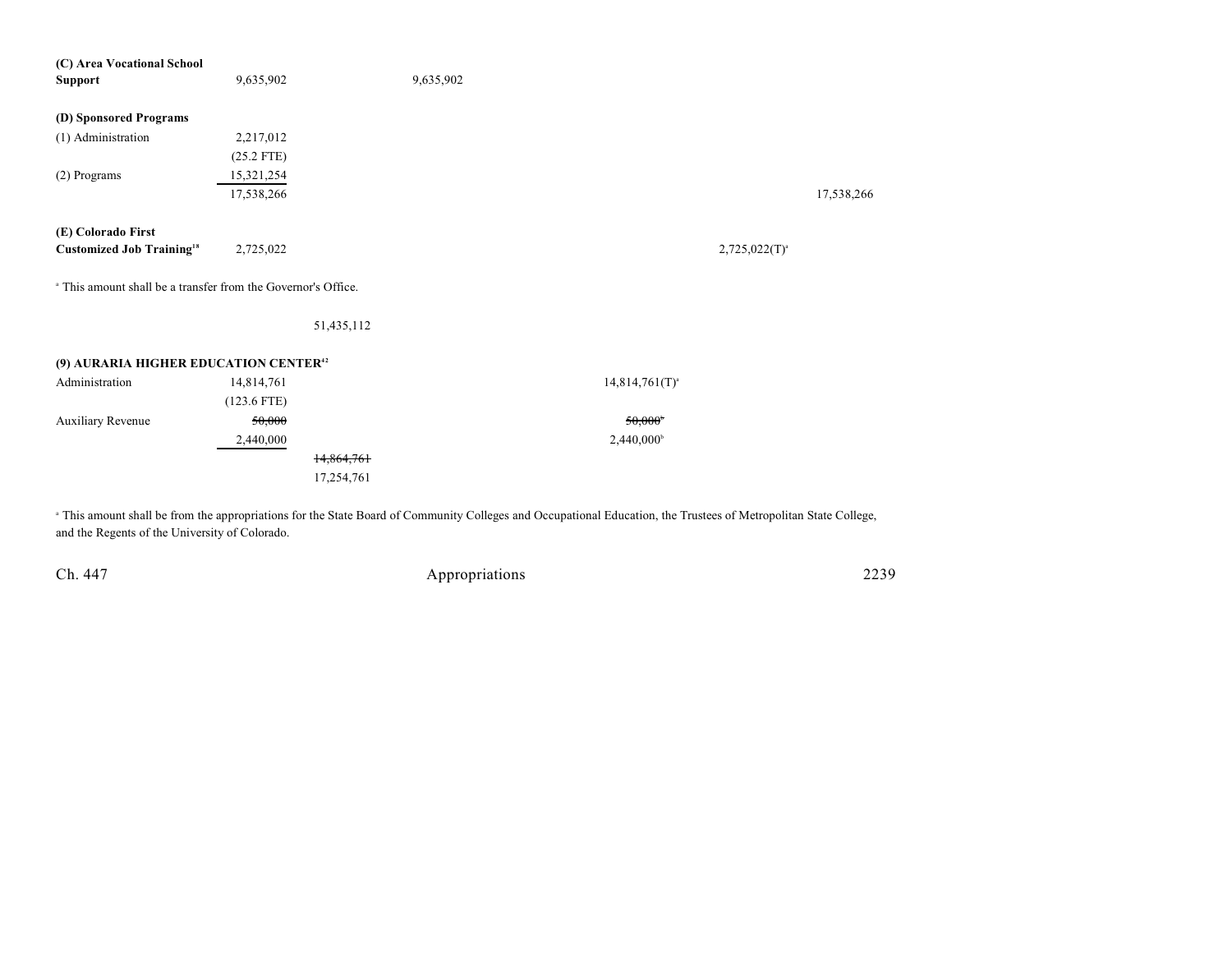| Ch. 447                                                                                                                                                                                                 |                           |              |                               | Appropriations                                 |                        |                                       | 2240                    |
|---------------------------------------------------------------------------------------------------------------------------------------------------------------------------------------------------------|---------------------------|--------------|-------------------------------|------------------------------------------------|------------------------|---------------------------------------|-------------------------|
|                                                                                                                                                                                                         |                           |              |                               |                                                |                        |                                       |                         |
|                                                                                                                                                                                                         | ITEM &<br><b>SUBTOTAL</b> | <b>TOTAL</b> | <b>GENERAL</b><br><b>FUND</b> | <b>GENERAL</b><br><b>FUND</b><br><b>EXEMPT</b> | CASH<br><b>FUNDS</b>   | CASH<br><b>FUNDS</b><br><b>EXEMPT</b> | FEDERAL<br><b>FUNDS</b> |
|                                                                                                                                                                                                         | \$                        | \$           | \$                            | \$                                             | \$                     | \$                                    | \$                      |
| <sup>b</sup> This amount shall be from auxiliary revenue.                                                                                                                                               |                           |              |                               |                                                |                        |                                       |                         |
| (10) STATE HISTORICAL SOCIETY                                                                                                                                                                           |                           |              |                               |                                                |                        |                                       |                         |
| (A) Cumbres and Toltec<br><b>Railroad Commission</b>                                                                                                                                                    | 510,000                   |              | 510,000                       |                                                |                        |                                       |                         |
| (B) Sponsored Programs                                                                                                                                                                                  | 250,000                   |              |                               |                                                |                        | $20,000^{\circ}$                      | 230,000                 |
|                                                                                                                                                                                                         | $(3.5$ FTE)               |              |                               |                                                |                        |                                       |                         |
| <sup>a</sup> This amount shall be from grants and contracts with various sources of cash funds exempt.                                                                                                  |                           |              |                               |                                                |                        |                                       |                         |
| (C) Auxiliary Programs                                                                                                                                                                                  | 1,535,699                 |              |                               |                                                | 1,035,699 <sup>a</sup> | $500,000^{\circ}$                     |                         |
|                                                                                                                                                                                                         | $(14.5$ FTE)              |              |                               |                                                |                        |                                       |                         |
| <sup>a</sup> This amount shall be from museum shop sales, micro-photo services, public education programs, membership and publication services, traveling exhibits, rentals,<br>and special event fees. |                           |              |                               |                                                |                        |                                       |                         |
| <sup>b</sup> This amount shall be from donations and gifts.                                                                                                                                             |                           |              |                               |                                                |                        |                                       |                         |
| (D) Gaming Revenue                                                                                                                                                                                      |                           |              |                               |                                                |                        |                                       |                         |

Gaming Cities Distribution  $5,668,939$  5,668,939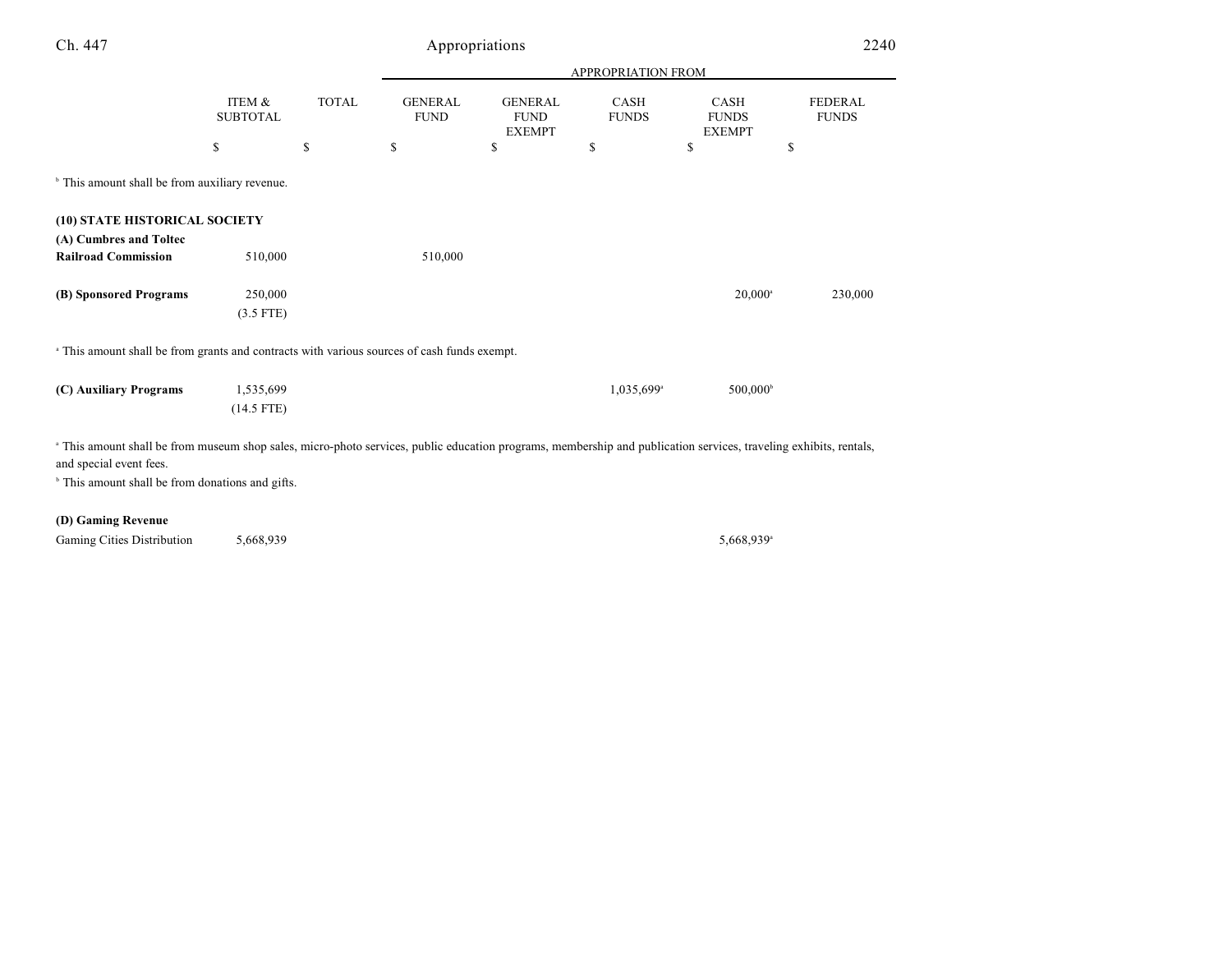| <b>Statewide Preservation Grant</b> |              |                      |                          |         |
|-------------------------------------|--------------|----------------------|--------------------------|---------|
| Program                             | 17,270,244   |                      | 17,270,244*              |         |
|                                     | 17,170,319   |                      | 17,170,319 <sup>a</sup>  |         |
|                                     | $(18.0$ FTE) |                      |                          |         |
| Society Museum and                  |              |                      |                          |         |
| Preservation Operations             | 5,969,330    | 695,347 <sup>b</sup> | $4,635,263$ <sup>*</sup> | 638,720 |
|                                     | 6,069,255    |                      | 4,735,188 <sup>a</sup>   |         |
|                                     | $(90.9$ FTE) |                      |                          |         |
|                                     | 28,908,513   |                      |                          |         |

<sup>a</sup> These amounts shall be from Limited Gaming Revenues deposited in the State Historical Fund, pursuant to Section 12-47.1-1201, C.R.S.

<sup>b</sup> This amount shall be from museum admission fees, user charges, and other sources of cash funds.

#### 31,204,212

### **TOTALS PART VI**

| (HIGHER EDUCATION) <sup>2, 3</sup> |                               | $$235,400,000^{\circ}$ | <del>\$21,444,110</del> * | <del>\$1,609,291,082</del> * | \$20,080,322 |
|------------------------------------|-------------------------------|------------------------|---------------------------|------------------------------|--------------|
|                                    | \$2,345,558,398 \$455,545,712 |                        | \$23,834,978              | \$1,610,697,386              |              |

<sup>a</sup> This amount shall be from the General Fund Exempt Account created in Section 24-77-103.6 (2), C.R.S.

 $\degree$  Of these amounts,  $$623,107,911$  \$624,506,397 contains a (T) notation.

**FOOTNOTES** -- The following statements are referenced to the numbered footnotes throughout section 2.

2 All Departments, Totals -- The General Assembly requests that copies of all reports requested in other footnotes contained in this act be delivered to the Joint Budget Committee and the majority and minority leadership in each house of the General Assembly. Until such time as the Secretary of State publishes the code of Colorado regulations and the Colorado register in electronic form pursuant to section 24-4-103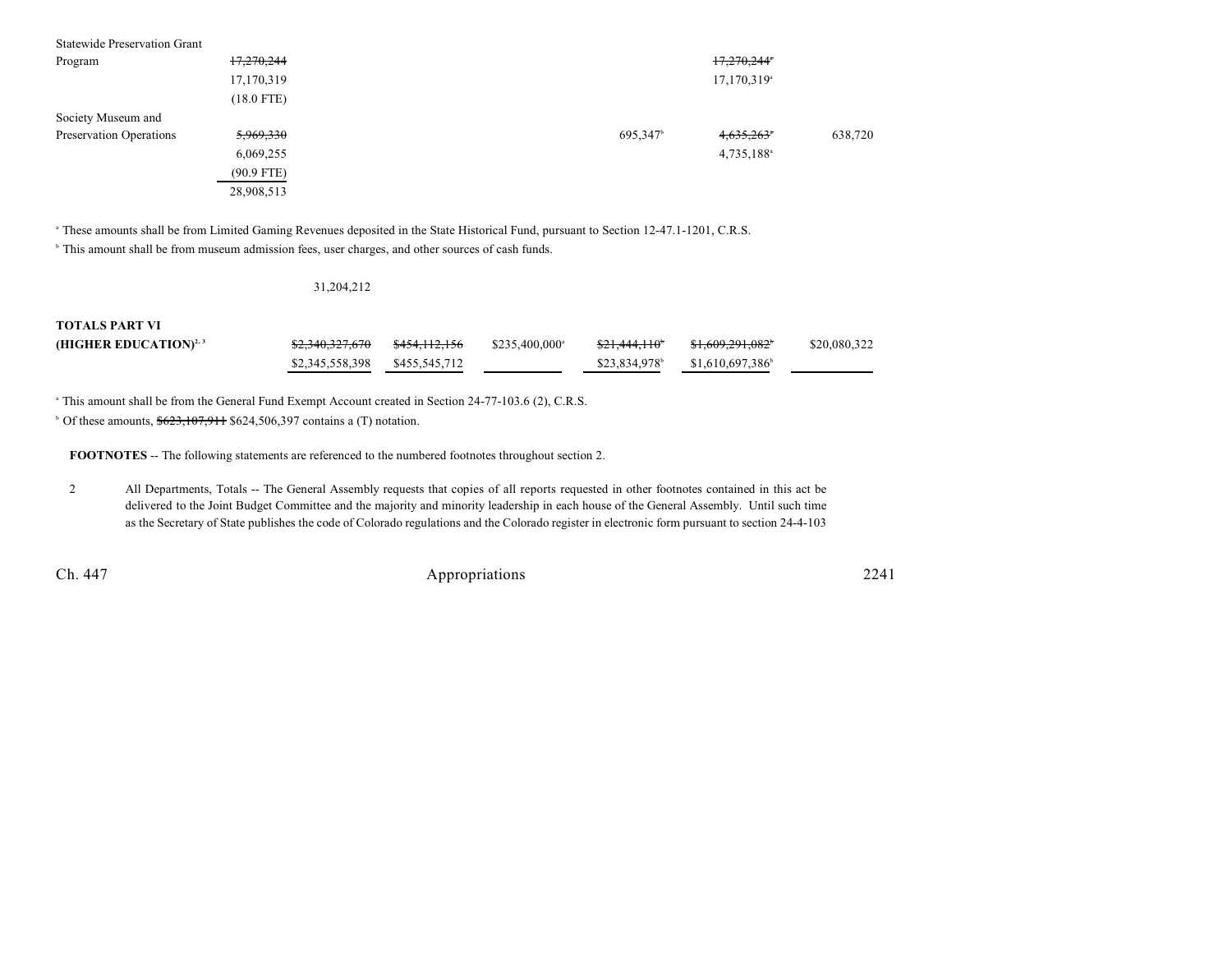(11) (b), C.R.S., each principal department of the state is requested to produce its rules in an electronic format that is suitable for public access through electronic means. Such rules in such format should be submitted to the Office of Legislative Legal Services for publishing on the Internet. Alternatively, the Office of Legislative Legal Services may provide links on its internet web site to such rules. It is the intent of the General Assembly that this be done within existing resources.

- 3 (Governor lined through this provision. See L. 2006, p. 2896.)
- 8 (Governor lined through this provision. See L. 2006, p. 2898.)
- 18 (Governor lined through this provision. See L. 2006, p. 2903.)
- 36 (Governor lined through this provision. See L. 2006, p. 2908.)
- 37 (Governor lined through this provision. See L. 2006, p. 2908.)
- 38 (Governor lined through this provision. See L. 2006, p. 2909.)
- 38a (Governor lined through this provision. See L. 2006, p. 2909.)
- 38b Department of Higher Education, Colorado Commission on Higher Education, Special Purpose, Enrollment/Tuition and Stipend Contingency -- The Colorado Commission on Higher Education may transfer spending authority from this line item to the Governing Boards in the event that tuition or stipend revenues increase beyond appropriated levels. The spending authority for this line item shall be in addition to the funds appropriated directly to the Governing Boards. The Colorado Commission on Higher Education shall not authorize transfers of spending authority from this line item to support tuition or fee increases.
- 39 Department of Higher Education, Colorado Commission on Higher Education Financial Aid, Work Study -- It is the intent of the General Assembly to allow the Colorado Commission on Higher Education to roll forward two percent of the Work Study appropriation to the next fiscal year.
- 39a (Governor lined through this provision. See L. 2006, p. 2909.)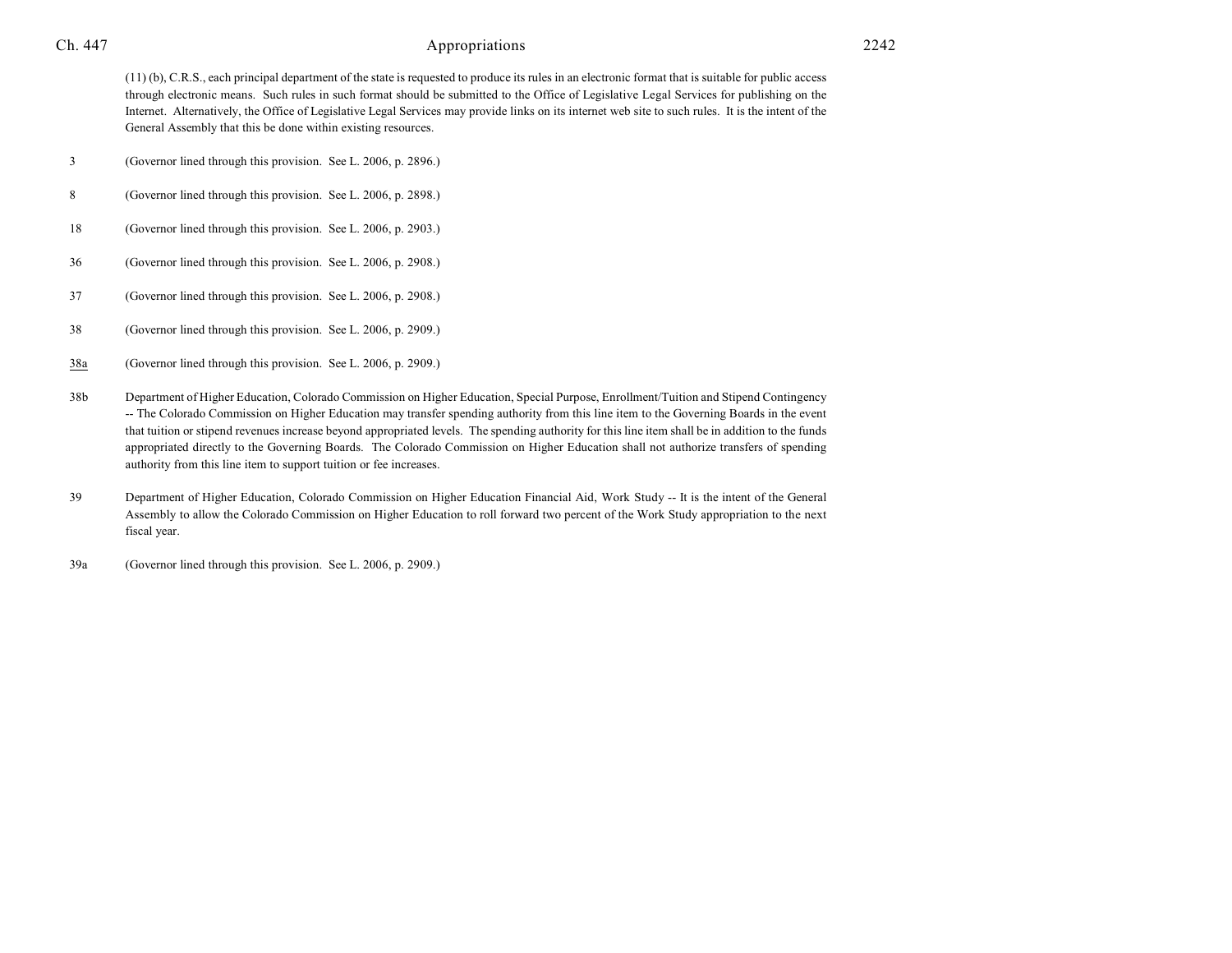- 40 Department of Higher Education, Colorado Commission on Higher Education Financial Aid, Special Purpose, National Guard Tuition Assistance Fund -- It is the intent of the General Assembly that only the minimum funds necessary to pay tuition assistance for qualifying applicants pursuant to section 23-5-111.4, C.R.S. will be transferred to the National Guard Tuition Fund administered by the Department of Military Affairs. Any funds appropriated in this line item that are in excess of the minimum necessary to pay tuition assistance for qualifying applicants may be used for need based financial aid.
- 41 (Governor lined through this provision. See L. 2006, p. 2910.)
- 41b Department of Higher Education, College Opportunity Fund Program, Stipends -- It is the intent of the General Assembly that no stipends from the College Opportunity Fund shall be disbursed on behalf of non-legal residents of the United States.
- 42 Department of Higher Education, Governing Boards, Trustees of Adams State College; Trustees of Mesa State College; Trustees of Metropolitan State College of Denver; Trustees of Western State College; Board of Governors of the Colorado State University System; Trustees of Fort Lewis College; Regents of the University of Colorado; Trustees of the Colorado School of Mines; University of Northern Colorado; State Board for Community Colleges and Occupational Education State System Community Colleges; and Auraria Higher Education Center -- Notwithstanding the limitations set forth in subsection (3) of section 1 of this act, the FTE reflected in these line items are shown for informational purposes and are not intended to be a limitation on the budgetary flexibility allowed by section 23-1-104 (1) (a) (I), C.R.S.
- 43 Department of Higher Education, Governing Boards, Trustees of Adams State College; Trustees of Mesa State College; Trustees of Metropolitan State College of Denver; Trustees of Western State College; Board of Governors of the Colorado State University System; Trustees of Fort Lewis College; Regents of the University of Colorado; Trustees of the Colorado School of Mines; University of Northern Colorado; State Board for Community Colleges and Occupational Education State System Community Colleges -- It is the intent of the General Assembly that no governing board increase the tuition credit hour rate for resident undergraduate students more than 2.5 percent. These rates are used in order to increase spending authority for program enhancements and this is not an attempt by the General Assembly to set tuition policy. Each governing board will give consideration to establishing equity of tuition increases among the campuses and programs under the governing board's jurisdiction.